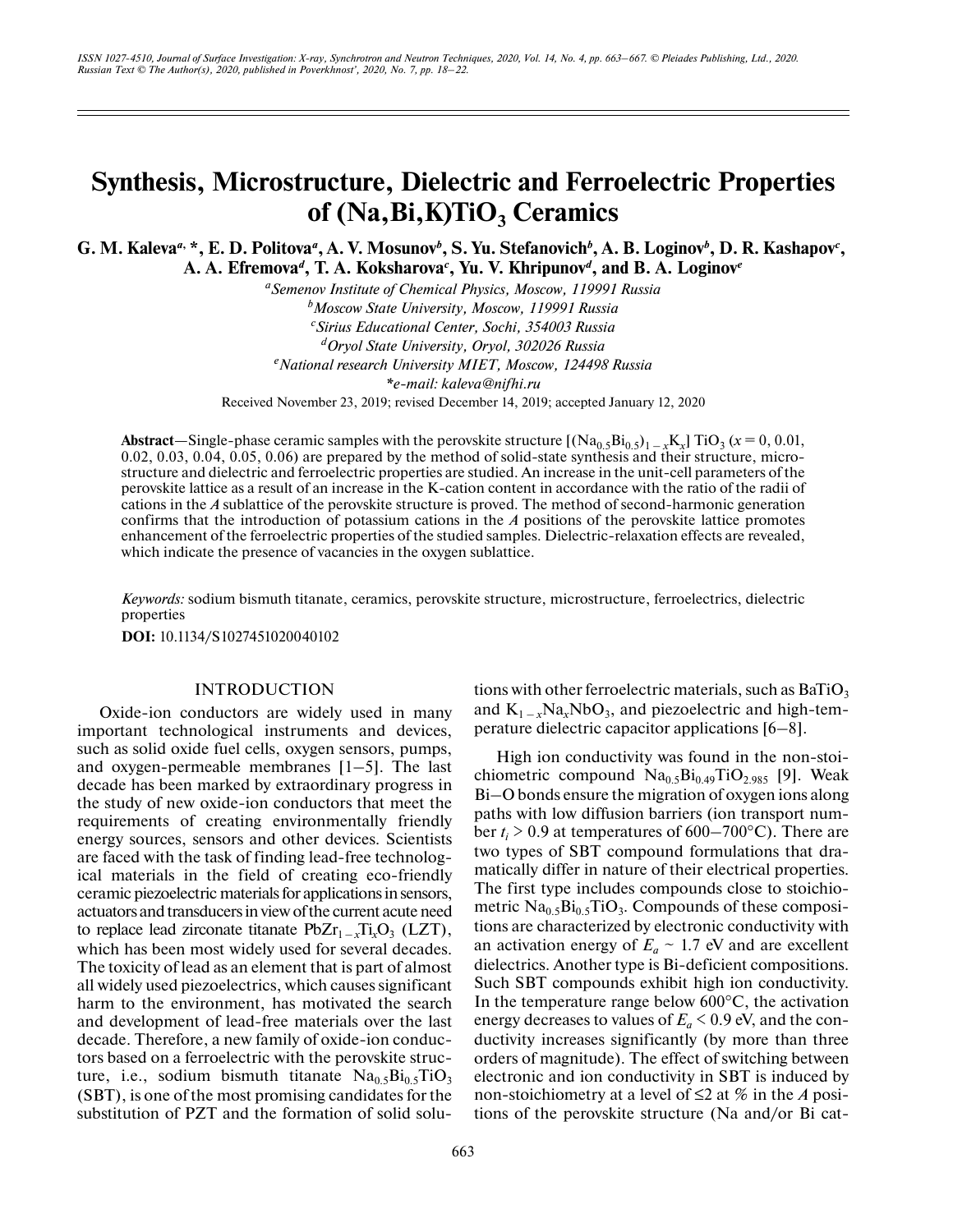

**Fig. 1.** Diffraction patterns of the surface of ceramic samples  $[(Na_{0.5}Bi_{0.5})_{1-x}K_x]$  TiO<sub>3</sub> from  $x = 0$  (*1*), 0.01 (*2*), 0.02 (*3*), 0.03 (*4*), 0.04 (*5*), 0.05 (*6*), 0.06 (*7*) obtained for  $T_1$  = 1073 K (6 h),  $T_2$  = 1423 K (2 h).



**Fig. 2.** Plots of diffraction patterns of the surface of ceramic samples  $[(Na_{0.5}Bi_{0.5})_{1-x}K_x]$  TiO<sub>3</sub> from  $x = 0$  (*1*), 0.01 (*2*), 0.02 (*3*), 0.03 (*4*), 0.04 (*5*), 0.05 (*6*), 0.06 (*7*) obtained for  $T_1 = 1073$  K (6 h),  $T_2 = 1423$  K (2 h).

ions). The effect of non-stoichiometry for cations in the *A* positions on the electrical and piezoelectric properties of SBT were studied in a number of works [10–18]. However, due to the uncontrollable losses of bismuth oxide during high-temperature synthesis, the reproducible production of single-phase samples remains a challenge. In addition, despite intensive research on SBT-based ceramics, it seems appropriate to more thoroughly study and systematize the effects of donor and acceptor doping in SBT-based solid solutions.

The aim of this study is a comprehensive investigation into the effects of acceptor additives, namely potassium cations, in the *A* position of perovskite

structures on the structural parameters, microstructure and functional properties of ceramics.

# EXPERIMENTAL

Ceramic compositions  $[[Na_{0.5}Bi_{0.5}]_{1-x}K_x]$  TiO<sub>3</sub>  $(x = 0, 0.01, 0.02, 0.03, 0.04, 0.05, 0.06)$  were obtained by solid-phase synthesis during double annealing. Homogenized stoichiometric mixtures were pressed and annealed at temperatures of  $T_1$  = 1073 K (8 h) and  $T_2$  = 1423 K (2 h) with intermediate grinding in ethanol. The optimal synthesis mode was determined by varying the temperature and duration of heat treatment. Bismuth oxides were used as the initial reagents ultra-high purity  $Bi<sub>2</sub>O<sub>3</sub>$  and ultra-high purity titanium TiO<sub>2</sub>, and sodium carbonate  $Na<sub>2</sub>CO<sub>3</sub>$ (analytic grade) and potassium carbonate  $K_2CO_3$ (analytic grade). The phase composition and parameters of the crystal structure were studied at room temperature by X-ray phase analysis (DRON-3M diffractometer,  $CuK_{\alpha}$ -radiation).

The microstructure of the samples was studied by atomic-force microscopy on an SMM-2000 scanning probe microscope (PROTON Plant, Zelenograd, Russia) using cantilever probes of the MSNL type made of silicon nitride from Bruker (USA) with a probe radius of 2 nm, which determines the resolution (1 nm horizontally and 0.2 nm vertically). To calculate the average horizontal grain sizes of the studied samples, reaching 2–3  $\mu$ m, frames with a size of 8.632  $\times$  $9.151 \times (1.153 - 1.786)$  µm were taken, and the average grain size S and average surface roughness  $R_a$  are calculated according to the methods of the international standard ISO 4287.

To estimate the value of spontaneous polarization *Ps* the samples used the method of the second-harmonic generation (SHG) of laser radiation (Nd: YAG laser,  $\lambda = 1.064$  µm), given that the measured signal  $q = I_{2\omega}/I_{2\omega}(\text{SiO}_2)$  is proportional to the value of spontaneous polarization  $P_s: q \sim P_s^2$ . The dielectric properties of ceramics were studied by dielectric spectroscopy (Agilent 4284 A meter, 1 V) in the temperature range 300–1000 K and frequencies of 100 Hz–1 MHz.

#### RESULTS AND THEIR DISCUSSION

According to X-ray phase analysis, a phase with the perovskite structure is formed during annealing at a temperature of  $T_1 = 1073$  K (8 h). As a result of sintering at  $T_2$  = 1423 K (2 h), single-phase samples were obtained in the entire studied region of the partial substitution of sodium and bismuth cations with potassium cations. The samples are characterized by a pseudocubic structure (Fig. 1). Figure 2 shows frag-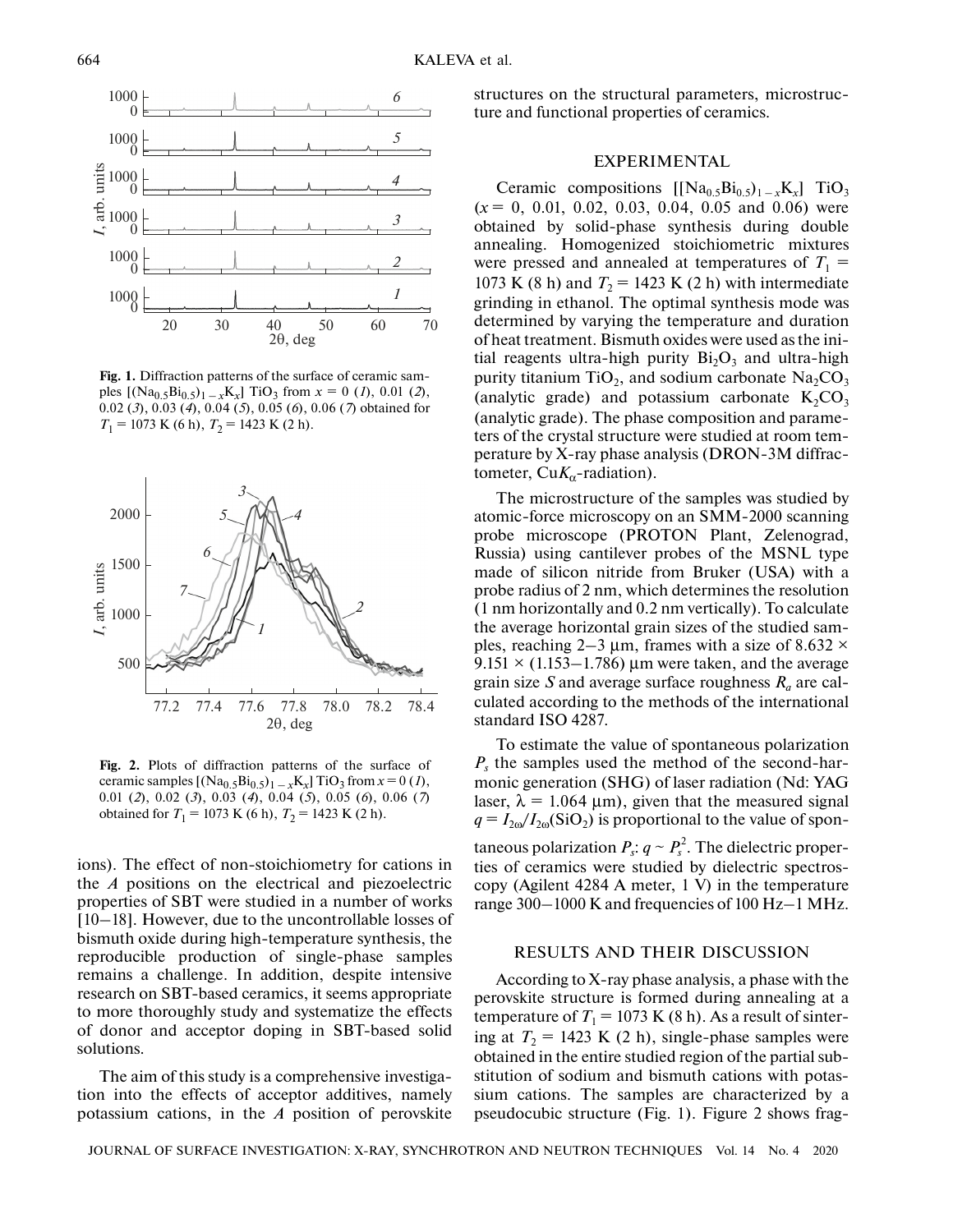

**Fig. 3.** Microstructure of the ceramic surface  $[(Na_0, 5B_0, 5)_{1-x}K_x]$  TiO<sub>3</sub> from  $x = 0.01$  (a), 0.02 (b), 0.04 (c), 0.06 (d).

ments of the diffraction patterns of samples with replacement of a part of the sodium and bismuth cations by potassium cations, demonstrating the successive shift of the diffraction peaks with  $h^2 + k^2 + l^2 = 14$ to the region of smaller angles, which indicates an increase in the unit-cell parameter as a result of the replacement of Na<sup>+</sup> and Bi<sup>3+</sup> cations with K<sup>+</sup> cations in accordance with the ratio of the radii of cations in the sublattice *A* (Na<sup>+</sup> is 1.39, Bi<sup>3+</sup> is 1.17, K<sup>+</sup> is 1.64 Å).

The microstructure of the modified ceramics was studied by atomic-force microscopy. The surface of the samples is characterized by a homogeneous microstructure with isometric grains  $\sim$ 2–5  $\mu$ m in size (Fig. 3). The effect of grain-boundary melting, which reflects the fact of the liquid-phase sintering mechanism during high-temperature processing, should be noted. The microstructure of such ceramics is characterized by the dense packing of grains. The average grain size is  $\sim$ 3  $\mu$ m in samples with a low content of potassium cations  $(x = 0.01 - 0.02)$  and  $\sim 2.5$  µm in samples with higher content of potassium cations  $(x =$  $0.04-0.06$ ).

In order to confirm the ferroelectric properties of the samples, the SHG method of laser radiation was used. As expected, all synthesized samples belong to the polar class of substances. The results obtained indicate an increase in the ferroelectric properties of SBT ceramics with the introduction of potassium cations in the *A* position of the perovskite lattice (Fig. 4). With an increase in the content of potassium cations in the samples (values  $x$ ) there is an increase in the SHG signal  $q = I_{20}/I_{20}(\text{SiO}_2)$ , proportional to the value of the spontaneous polarization, from  $q = 10$  to  $q = 50$  in the samples with  $x = 0.0$  and 0.06, respectively.

As a result of dielectric measurements, ferroelectric-phase transitions of the first kind were revealed: pronounced maxima are observed in the temperature dependences of the dielectric constant ε near 600 K and corresponding minima are observed in the temperature dependences of the dielectric losses (Fig. 5). The dielectric constant of the potassium-modified samples at room temperature decreases as the content of potassium cations in the ceramics increases. Near  $T_c$  they also decline with the growth of *x* by more than twice when doubling the content of potassium cations in the samples. In the potassium-modified ceramics, a decrease in the total electrical conductivity  $\sigma$  is observed near the phase-transition temperature (Fig. 5). At high temperatures at  $\sim$ 1000 K, the synthesized samples are characterized by an increase in electrical conductivity to  $\sigma \sim 10^{-4}$  S/cm.

At temperatures above 700 K, dielectric-relaxation effects were also revealed in the samples modified with potassium cations, which indicate the presence of vacancies in the oxygen sublattice, caused, among other things, by the loss of bismuth oxide during hightemperature synthesis (Figs. 5c, 5d). During the transport of oxygen ions in ferroelectric ceramics, dipoles are formed that relax in an alternating electric field [19–21].



**Fig. 4.** Concentration dependence of the SHG signal intensity  $q = I_{20}/I_{20}(\text{SiO}_2)$  samples  $[(\text{Na}_{0.5}\text{Bi}_{0.5})_{1-x}\text{K}_{x}]$ TiO<sub>3</sub> obtained for  $T_1 = 1073$  K (6 h),  $T_2 = 1423$  K (2 h).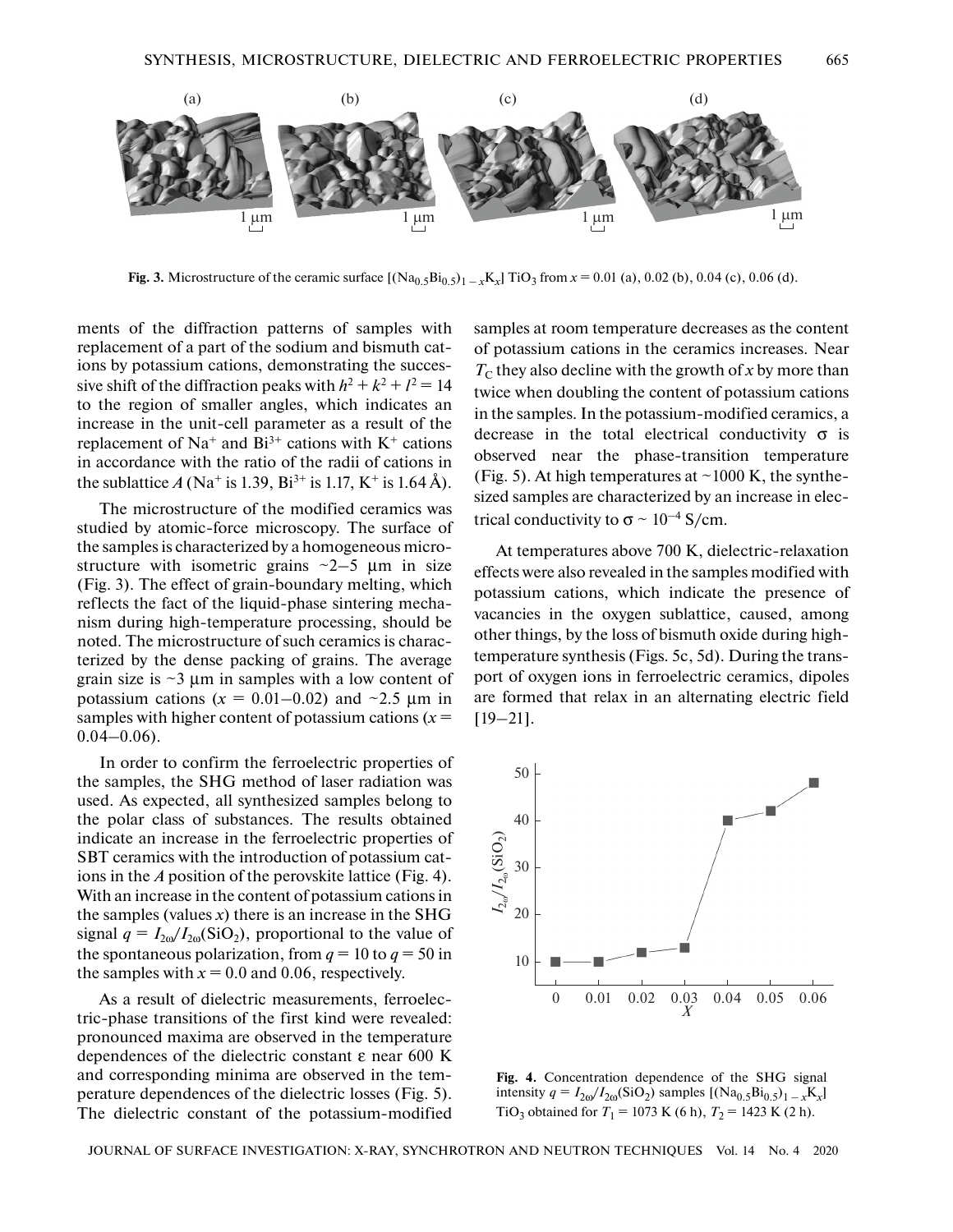

**Fig. 5.** Temperature dependences of the dielectric constant ε, dielectric loss tanδ and electrical conductivity logσ of the ceramic samples  $[(Na_{0.5}Bi_{0.5}]_{1-x}K_x]$  TiO<sub>3</sub> with  $x = 0.03$  (a), 0.04 (b), 0.05 (c), 0.06 (d), measured at frequencies of *f*: 100 Hz (*1*); 1 (2); 10 (*3*); 100 kHz (*4*); 1 MHz (*5*).

## **CONCLUSIONS**

Single-phase ceramic samples of new compositions based on sodium bismuth titanate  $\text{Na}_{0.5}\text{Bi}_{0.5}\text{TiO}_3$ modified with potassium cations, and their structure,

microstructure, dielectric and ferroelectric properties were studied. The effect of expansion of the unit cell of samples modified by potassium cations with the partial substitution of *A* sublattice cations of the per